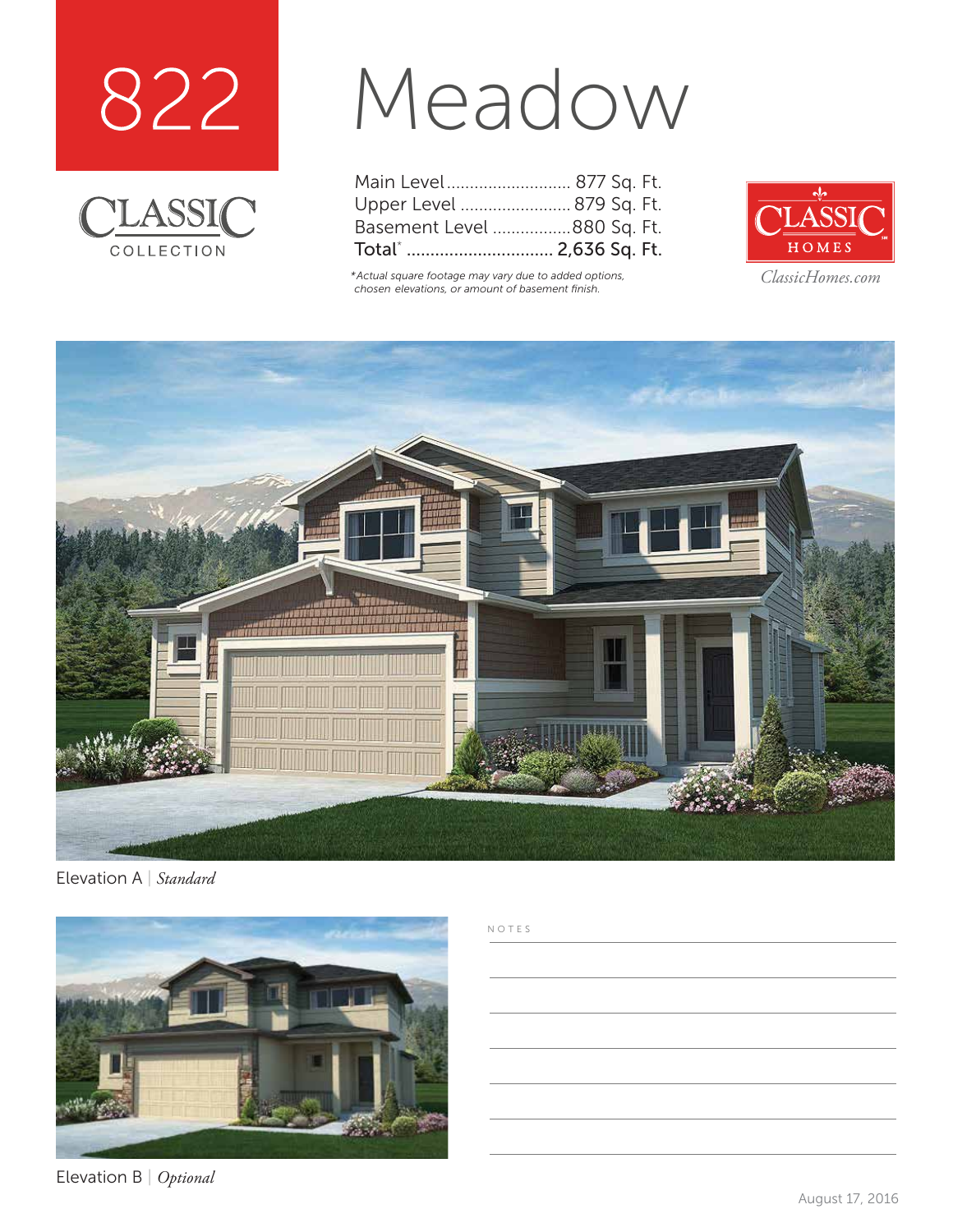Main Level



MEADOW Model 822

*Standard 'A' Elevation shown*

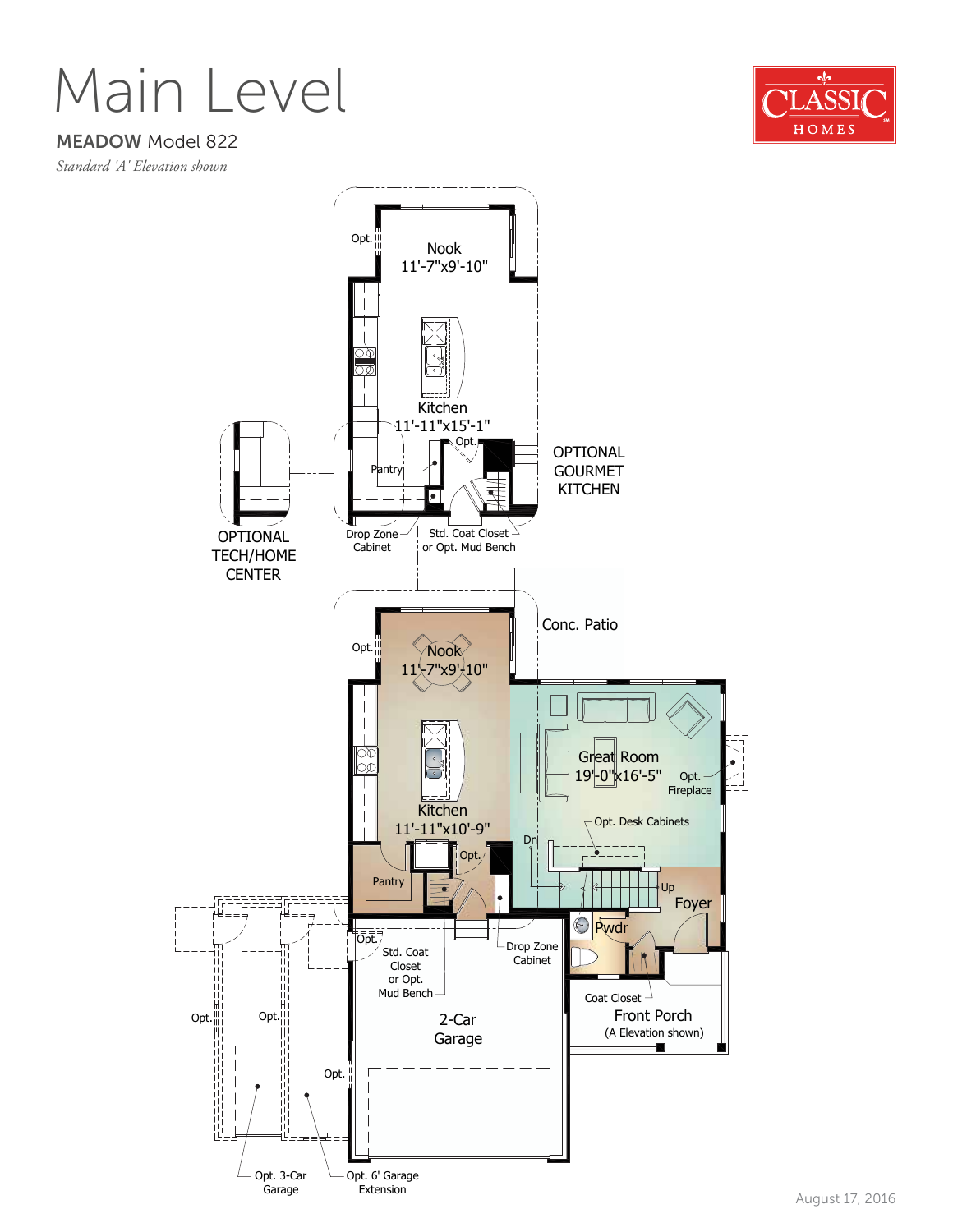### MEADOW Model 822 Upper Level



*Standard 'A' Elevation shown*